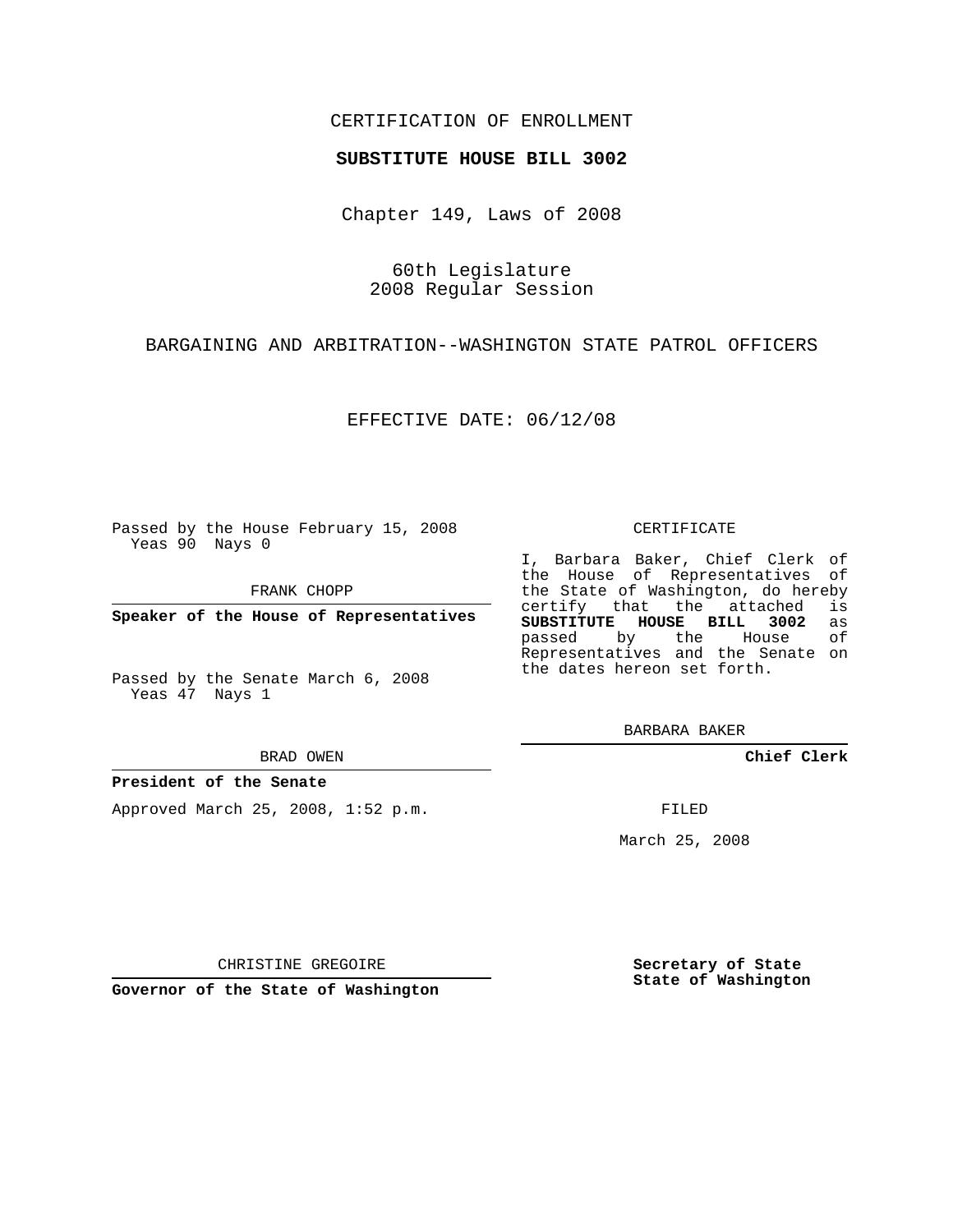# **SUBSTITUTE HOUSE BILL 3002** \_\_\_\_\_\_\_\_\_\_\_\_\_\_\_\_\_\_\_\_\_\_\_\_\_\_\_\_\_\_\_\_\_\_\_\_\_\_\_\_\_\_\_\_\_

\_\_\_\_\_\_\_\_\_\_\_\_\_\_\_\_\_\_\_\_\_\_\_\_\_\_\_\_\_\_\_\_\_\_\_\_\_\_\_\_\_\_\_\_\_

Passed Legislature - 2008 Regular Session

**State of Washington 60th Legislature 2008 Regular Session By** House Commerce & Labor (originally sponsored by Representatives Williams, Sells, Ericks, Simpson, Hurst, Loomis, Conway, Liias, VanDeWege, Kenney, Linville, and Ormsby)

READ FIRST TIME 02/04/08.

 1 AN ACT Relating to applying arbitration to bargaining by the state 2 and the Washington state patrol; and amending RCW 41.56.475.

3 BE IT ENACTED BY THE LEGISLATURE OF THE STATE OF WASHINGTON:

 4 **Sec. 1.** RCW 41.56.475 and 2005 c 438 s 2 are each amended to read 5 as follows:

 In addition to the classes of employees listed in RCW 41.56.030(7), the provisions of RCW 41.56.430 through 41.56.452 and 41.56.470, 41.56.480, and 41.56.490 also apply to Washington state patrol officers appointed under RCW 43.43.020 as provided in this section, subject to the following:

11 (1) Within ten working days after the first Monday in September of 12 every odd-numbered year, the state's bargaining representative and the 13 bargaining representative for the appropriate bargaining unit shall 14 attempt to agree on an interest arbitration panel consisting of three 15 members to be used if the parties are not successful in negotiating a 16 comprehensive collective bargaining agreement. Each party shall name 17 one person to serve as its arbitrator on the arbitration panel. The 18 two members so appointed shall meet within seven days following the 19 appointment of the later appointed member to attempt to choose a third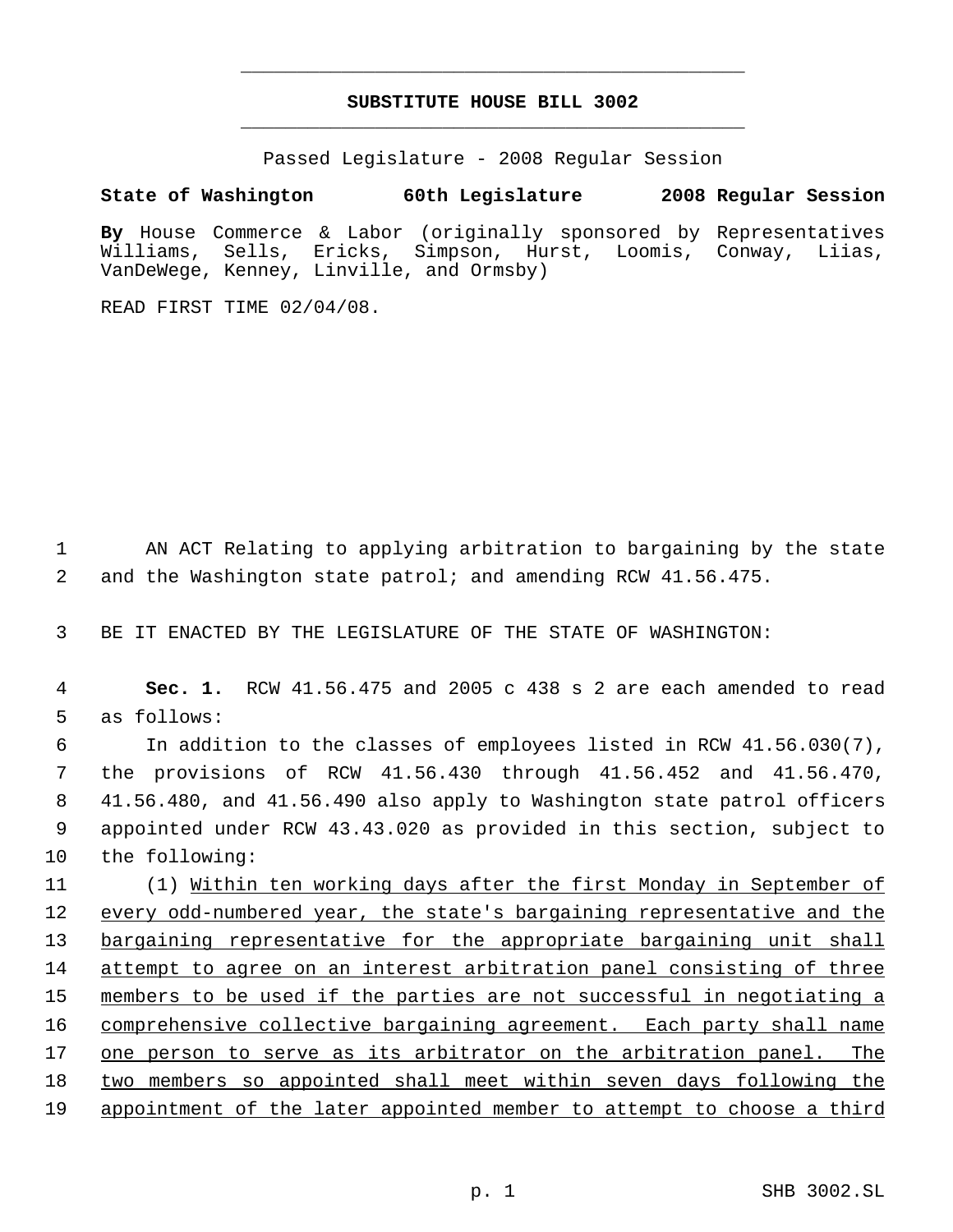member to act as the neutral chair of the arbitration panel. Upon the failure of the arbitrators to select a neutral chair within seven days, the two appointed members shall use one of the two following options in the appointment of the third member, who shall act as chair of the panel: (a) By mutual consent, the two appointed members may jointly request the commission to, and the commission shall, appoint a third member within two days of such a request. Costs of each party's 8 appointee shall be borne by each party respectively; other costs of the 9 arbitration proceedings shall be borne by the commission; or (b) either party may apply to the commission, the federal mediation and conciliation service, or the American arbitration association to 12 provide a list of five qualified arbitrators from which the neutral 13 chair shall be chosen. Each party shall pay the fees and expenses of its arbitrator, and the fees and expenses of the neutral chair shall be 15 shared equally between the parties. Immediately upon selecting an 16 interest arbitration panel, the parties shall cooperate to reserve dates with the arbitration panel for potential arbitration between August 1st and September 15th of the following even-numbered year. The parties shall also prepare a schedule of at least five negotiation 20 dates for the following year, absent an agreement to the contrary. The parties shall execute a written agreement before November 1st of each odd-numbered year setting forth the names of the members of the 23 arbitration panel and the dates reserved for bargaining and arbitration. This subsection imposes minimum obligations only and is not intended to define or limit a party's full, good faith bargaining obligation under other sections of this chapter.

 (2) The mediator or arbitration panel may consider only matters that are subject to bargaining under RCW 41.56.473.

29 ( $(\frac{2}{2})$ ) (3) The decision of an arbitration panel is not binding on the legislature and, if the legislature does not approve the funds necessary to implement provisions pertaining to wages and wage-related matters of an arbitrated collective bargaining agreement, is not binding on the state or the Washington state patrol.

 $((+3))$   $(4)$  In making its determination, the arbitration panel shall be mindful of the legislative purpose enumerated in RCW 41.56.430 and, as additional standards or guidelines to aid it in reaching a decision, shall take into consideration the following factors:

(a) The constitutional and statutory authority of the employer;